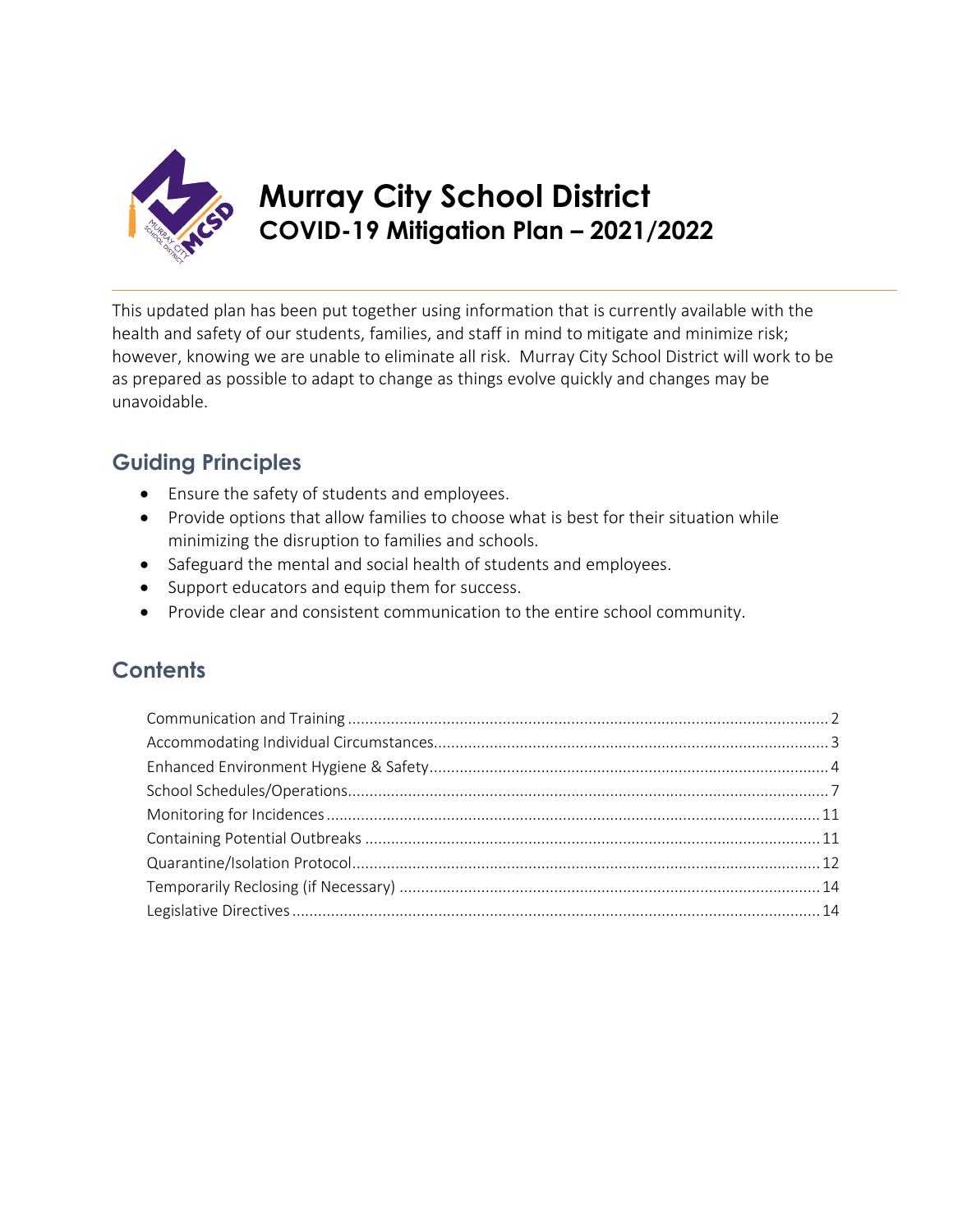# <span id="page-1-0"></span>**Communication and Training**

| Item                                                                                                                                                                                                                                                                                                                                                                        | Protocol                                                                                                                                                                                                                                                                                                                                                                                                                                                                                                                                                                                                                                                                                                                                                                                                                                                                                                                                                  |
|-----------------------------------------------------------------------------------------------------------------------------------------------------------------------------------------------------------------------------------------------------------------------------------------------------------------------------------------------------------------------------|-----------------------------------------------------------------------------------------------------------------------------------------------------------------------------------------------------------------------------------------------------------------------------------------------------------------------------------------------------------------------------------------------------------------------------------------------------------------------------------------------------------------------------------------------------------------------------------------------------------------------------------------------------------------------------------------------------------------------------------------------------------------------------------------------------------------------------------------------------------------------------------------------------------------------------------------------------------|
| Regularly communicate to staff,<br>students and families District<br>measures and informational updates.                                                                                                                                                                                                                                                                    | A specific landing page on the MCSD website (www.murrayschools.org),<br>under the COVID Information tab, will act as a central content library for all<br>District measures as well as information updates.<br>Parent Square, Social Media, Voice Messaging System, Internal Email, and<br>Local Media will all be used as needed to provide pertinent information to<br>staff, students, and families.                                                                                                                                                                                                                                                                                                                                                                                                                                                                                                                                                   |
| Appoint a point of contact for each<br>school available for questions or<br>specific concerns.<br>School points of contact will be<br>responsible to provide public health<br>the names of individuals who were<br>exposed to a positive case (exposure<br>is closer than 6 feet for 15 minutes.)<br>Public health will contact families of<br>those who have been exposed. | School Points of Contact<br>Murray High School<br>Emily Bird, Assistant Principal<br>801-264-7460<br>ebird@murrayschools.org<br>Hillcrest Junior High School<br>Jim Bouwman, Principal<br>801-264-7442<br>jbouwman@murrayschools.org<br>Riverview Junior High School<br>Earl Kauffman, Principal<br>801-264-7446<br>ekauffman@murrayschools.org<br><b>Grant Elementary</b><br>Mindy Ball, Principal<br>801-264-7416<br>mball@murrayschools.org<br>Horizon Elementary<br>Whitney Anderson, Principal<br>801-264-7420<br>wanderson@murrayschools.org<br>Liberty Elementary<br>Jill Burnside, Principal<br>801-264-7424<br>jburnside@murrayschools.org<br>Longview Elementary<br>Becky Te'o, Principal<br>801-264-7428<br>rteo@murrayschools.org<br><b>McMillan Elementary</b><br>Hannah Dolata, Principal<br>801-264-7430<br>hdolata@murrayschools.org<br>Parkside Elementary<br>Heather Nicholas, Principal<br>801-264-7434<br>hnicholas@murrayschools.org |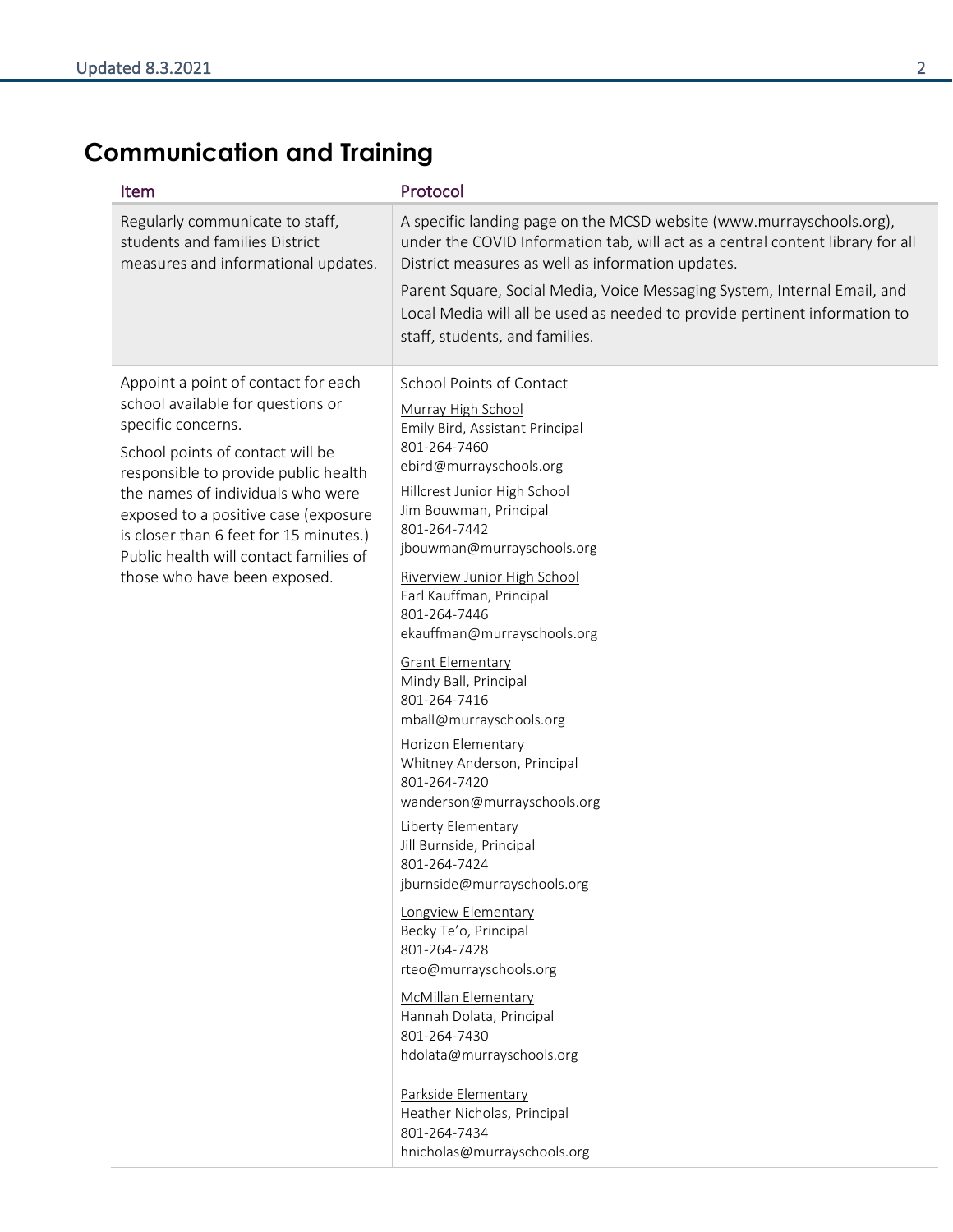|                                              | Viewmont Elementary<br>Jennifer King, Principal<br>801-264-7438<br>jking@murrayschools.org                                                                                                                                                                                                                                                                                                                                   |
|----------------------------------------------|------------------------------------------------------------------------------------------------------------------------------------------------------------------------------------------------------------------------------------------------------------------------------------------------------------------------------------------------------------------------------------------------------------------------------|
| Parent Education/Training                    | Parent Education will be communicated on:<br>What it means to be 'healthy' when sending a student to school<br>$\overline{\phantom{a}}$<br>Daily symptom checking at home<br>$\overline{\phantom{a}}$<br>Partnering together to ensure that the education community, as a<br>$\overline{\phantom{a}}$<br>whole, is as healthy as possible<br>Hygiene etiquette for students to reinforce at home<br>$\overline{\phantom{a}}$ |
| Monitoring of COIVD-19 numbers in<br>schools | A data dashboard will show the number of positive cases in each school.<br>The dashboard will be located on the MCSD webpage under the COVID<br>Information tab.<br>The dashboard will be updated Monday - Friday.                                                                                                                                                                                                           |

## <span id="page-2-0"></span>**Accommodating Individual Circumstances**

| Item                                                                                                                                                | Protocol                                                                                                                                                                                                                                                            |
|-----------------------------------------------------------------------------------------------------------------------------------------------------|---------------------------------------------------------------------------------------------------------------------------------------------------------------------------------------------------------------------------------------------------------------------|
| Create a process for students/families<br>and staff to identify as high risk for<br>severe illness due to COVID-19.                                 | Process for Staff                                                                                                                                                                                                                                                   |
|                                                                                                                                                     | As needed, staff who are 65 years or older (high risk) may notify the Director<br>of Personnel so that enhanced protective measures may be offered.                                                                                                                 |
|                                                                                                                                                     | As needed, staff who identify as high risk due to underlying medical<br>conditions, as designated by CDC guidelines or their medical provider, may<br>notify the Director of Personnel so that enhanced protective measures may<br>be offered.                      |
|                                                                                                                                                     | Employees who require accommodations and qualify under the Americans<br>with Disabilities Act (ADA) should contact the Director of Personnel for<br>assistance.                                                                                                     |
|                                                                                                                                                     | Process for Students/Families                                                                                                                                                                                                                                       |
|                                                                                                                                                     | Families who are not comfortable sending their student(s) back to school will<br>have the option to participate in online learning.                                                                                                                                 |
|                                                                                                                                                     | Parents/Guardian of students with a health care plan/504/IEP should contact<br>the school nurse and/or school principal if additional protective measures<br>are needed.                                                                                            |
|                                                                                                                                                     | Parents/Guardians of students without a health care plan, who have medical<br>concerns that would put their student at increased risk because of COVID,<br>should contact the school nurse and/or school principal if additional<br>protective measures are needed. |
| Accommodate personal decisions of<br>families and students who would<br>prefer to continue remote learning, to<br>the extent of resources available | Families who are not comfortable sending their student(s) back to school will<br>have the option to participate in online learning. (see the school<br>schedules/operations section)                                                                                |
|                                                                                                                                                     | Meal Service is available for those student(s) participating in online learning.                                                                                                                                                                                    |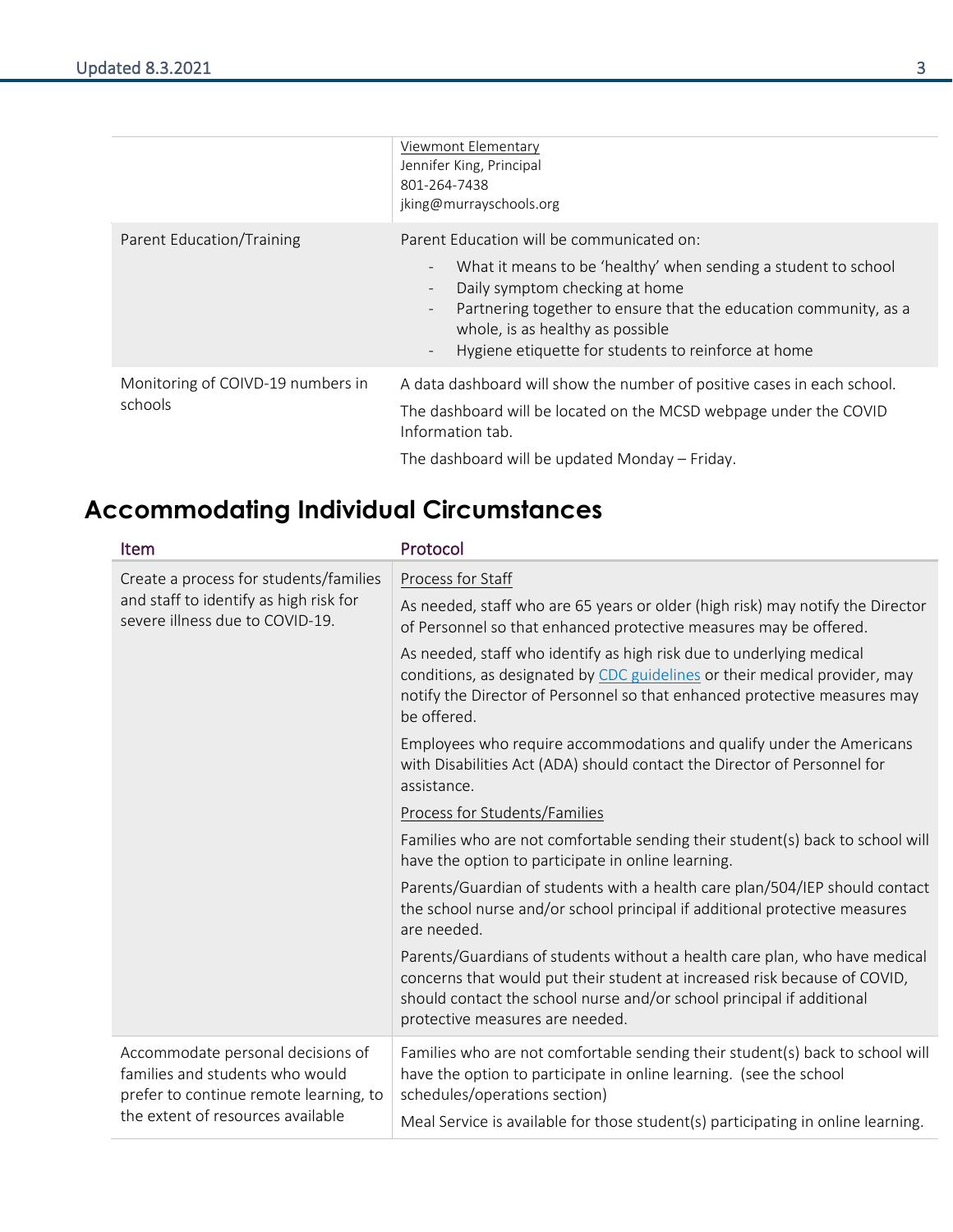|                                                                                                                                           | Meal service for online students is only for enrolled students, will be subject<br>to our meal service process, and is pick up only (not eaten at school).                |
|-------------------------------------------------------------------------------------------------------------------------------------------|---------------------------------------------------------------------------------------------------------------------------------------------------------------------------|
| Supporting social/emotional needs of<br>students including physical breaks                                                                | School administrators will be asked to work with the school faculty to<br>support the social/emotional needs of students.                                                 |
| and peer engagement                                                                                                                       | Each school with their building leadership teams and social workers will<br>provide structures to address the social and emotional needs of students.                     |
|                                                                                                                                           | Options include:<br>small group sessions<br>individual sessions<br>classroom lessons<br>community circle protocols                                                        |
| Supporting social/emotional needs of<br>educators including additional<br>stresses related to workload, adult<br>interactions, and breaks | MCSD Employee Assistance Program.<br>Employees will be supported by the principal/supervisor by regular check-ins<br>regarding workload and stresses.                     |
| Inform and accommodate personal<br>decisions of employees by making<br>them aware of leave benefits                                       | Leave benefits are available to all employees as designated under either the<br>Master Agreement for certified staff or the Classified Agreement for<br>classified staff. |

### <span id="page-3-0"></span>**Enhanced Environment Hygiene & Safety**

| Item                                                                               | Protocol                                                                                                                                                                                                                                                                                                                                                                                                                                                                                                                                                                                        |
|------------------------------------------------------------------------------------|-------------------------------------------------------------------------------------------------------------------------------------------------------------------------------------------------------------------------------------------------------------------------------------------------------------------------------------------------------------------------------------------------------------------------------------------------------------------------------------------------------------------------------------------------------------------------------------------------|
| Develop protocols for implementing<br>an increased cleaning and hygiene<br>regimen | See Student Transportation Health Protocols<br>See Classroom Cleaning Protocols<br>See Cafeteria Cleaning Protocols<br>Building Cleaning Protocols (including high touch points)<br>The district will implement a multi-step cleaning protocol in all<br>schools to include daily disinfection of touchpoints - drinking<br>fountains, handrails, door handles, sinks, toilets.<br>Other daily disinfection will include bathroom floors, student desks<br>and chairs, locker handles and computer mice and keyboards.<br>An electrostatic sprayer will be used with an EPA approved ingredient |
|                                                                                    | that kills COVID-19 and other viruses for high student touch points<br>and areas.<br>Cafeteria Cleaning Protocols<br>Custodian will use electrostatic sprayers on all cafeteria tables after<br>each school day; cleaning of each table will take place by lunch staff<br>after each group of students using protocols already in place.<br>Playground Cleaning Protocols:                                                                                                                                                                                                                      |
|                                                                                    | Sanitized once/day<br>Students wash and/or sanitize hands before and after using<br>playground equipment                                                                                                                                                                                                                                                                                                                                                                                                                                                                                        |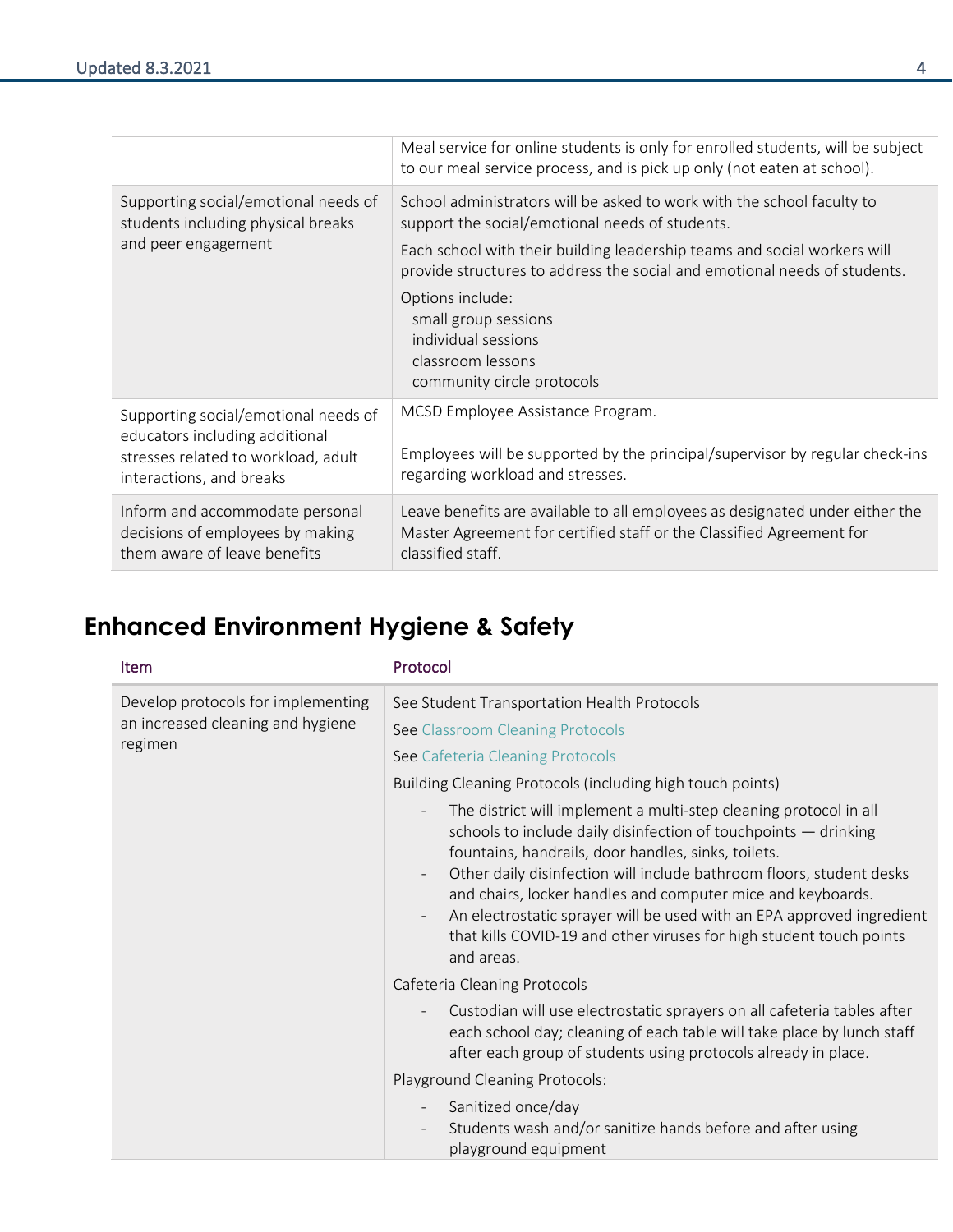|                                                                                                                                                                                         | Playground balls sanitized after each use<br>Students not allowed to bring playground equipment from home                                                                                                                                                                                                                                                                                                                                                                                                                                                                                                                                                                               |
|-----------------------------------------------------------------------------------------------------------------------------------------------------------------------------------------|-----------------------------------------------------------------------------------------------------------------------------------------------------------------------------------------------------------------------------------------------------------------------------------------------------------------------------------------------------------------------------------------------------------------------------------------------------------------------------------------------------------------------------------------------------------------------------------------------------------------------------------------------------------------------------------------|
| <b>Face Coverings</b>                                                                                                                                                                   | Face coverings are not mandatory. Families will need to make individual<br>decisions about when and where to have students wear face coverings.<br>Please know that most health officials encourage wearing face masks to help<br>prevent the spread of COVID-19. We ask that everyone in our school<br>community respect the individual decisions that are made by families.<br>The SLCoHD, in alignment with the Utah Department of Health, also<br>strongly recommend that everyone-vaccinated or not-wear a face<br>mask when indoors in public, including in school. This is especially<br>important in K-6 schools, since children under 12 are not yet able to be<br>vaccinated. |
|                                                                                                                                                                                         | In the May 2021 special session, the Utah State Legislature passed HB 1007<br>which eliminates a school district's power to enforce its own mask mandate<br>for the upcoming school year. Specifically, the bill prohibits a face covering<br>requirement to participate in or attend instruction, activities, or in any other<br>place on the school campus or facilities in the system of public education<br>after the end of the 2020-2021 school year.                                                                                                                                                                                                                             |
|                                                                                                                                                                                         | HB 1007 does allow for a state or local health department to act under<br>applicable law to contain the spread of an infectious disease. Murray City<br>School District will follow all orders from state or local health officials<br>regarding face coverings.                                                                                                                                                                                                                                                                                                                                                                                                                        |
| Make hand sanitizer, disinfecting<br>wipes, soap and water, or similar<br>disinfectant readily available to<br>staff/students/visitors in controlled<br>environments to ensure safe use | Alcohol based sanitizer will be available in all classrooms as well as the library,<br>cafeteria, gym, and main office.<br>Disinfectant wipes will be made available to every classroom as well as the<br>library, cafeteria, gym, and main office.                                                                                                                                                                                                                                                                                                                                                                                                                                     |
| <b>Bussing</b>                                                                                                                                                                          | See Student Transportation Protocols<br>Students will be assigned a permanent seat on the bus to minimize the mixing<br>of students from different households and to help with contact tracing.<br>Students of the same family will be assigned seats together.<br>School bus camera systems will also assist in contact tracing efforts if needed.                                                                                                                                                                                                                                                                                                                                     |
| Cafeteria                                                                                                                                                                               | School administration will stagger lunch hours, to the best of their ability, to<br>reduce the number of students in the lunchroom at one time.<br>Students will come to the lunchroom as a class and be organized by their<br>teacher to facilitate contactless entering of lunch numbers (elementary only).<br>Students will be assigned a seat in the cafeteria (elementary only).<br>School administration will consider to what extent, if any, outside space can<br>be used during lunch times.                                                                                                                                                                                   |
| Classroom Environment                                                                                                                                                                   | Students spaced 3 feet apart when possible.<br>Seating charts to support contact tracing.                                                                                                                                                                                                                                                                                                                                                                                                                                                                                                                                                                                               |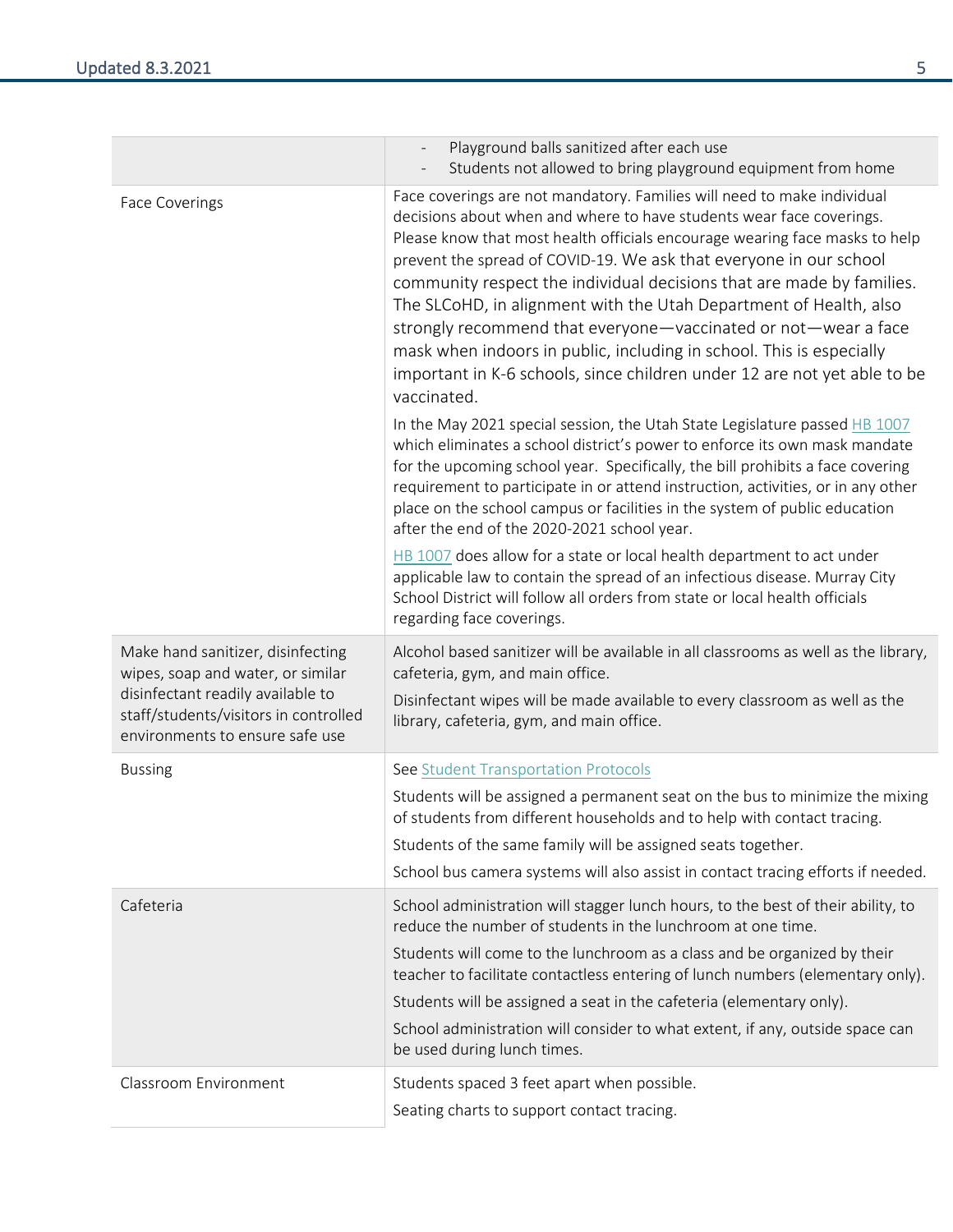|                                | Teachers will open their classroom doors 15 minutes prior to start of school<br>and doors should remain open throughout the day to reduce door/handle<br>high touch points and help to ensure good air flow.      |
|--------------------------------|-------------------------------------------------------------------------------------------------------------------------------------------------------------------------------------------------------------------|
| Computer Labs                  | Student Chromebooks will be utilized to the greatest extent possible.                                                                                                                                             |
|                                | Students using loaner Chromebooks from the school may be asked to wipe<br>down the device at the end of use.                                                                                                      |
|                                | School administrators will develop a protocol for checking in/out loaner<br>Chromebooks.                                                                                                                          |
|                                | Students using classroom computer labs or open computer labs may be asked<br>to wipe down the keyboard, mouse and monitor after each use.                                                                         |
| <b>HVAC</b>                    | MCSD uses the highest-grade pleated filters possible for each school's HVAC<br>system.                                                                                                                            |
|                                | Filters will be changed on a quarterly basis. Date will be marked on each filter<br>when installed                                                                                                                |
|                                | Air exchange ventilation systems will be turned on a minimum of 2 hours<br>before occupancy and left on for 2 hours after all individuals have evacuated<br>the building.                                         |
|                                | Medical Grade Air Purifiers with a true HEPA filter will be used in all<br>classrooms. Teachers will turn on the purifiers when they arrive in the<br>morning and turn them off before they leave in the evening. |
|                                | In buildings with windows that open, staff will be allowed to open windows to<br>increase outside airflow throughout the building.                                                                                |
| Hygiene Standards Instruction  | Educators will be trained on a protocol for teaching hygiene standards as part<br>of regular instruction via Canvas course modules.                                                                               |
|                                | All classroom teachers will train students on the following:                                                                                                                                                      |
|                                | See Protocol for Handwashing and Covering Coughs/Sneezes                                                                                                                                                          |
|                                | *A handwashing video produced by the CDC is included in this protocol.                                                                                                                                            |
|                                | See CDC Health Promotion Materials                                                                                                                                                                                |
| <b>Student Personal Space</b>  | Teachers will spray down areas that students have occupied using a mist<br>sprayer and EPA approved solution.                                                                                                     |
|                                | Custodians will fill the mist sprayers nightly for teachers.                                                                                                                                                      |
|                                | Students may be asked to wipe down their personal space (desk, chair, etc.)<br>before leaving at the end of the class.                                                                                            |
| Students Who Are Ill at School | Students who present at school with COVID symptoms at any time during the<br>day will be placed in a designated isolation room.                                                                                   |
|                                | Parents will be contacted. Students will need to be picked up within 30-<br>minutes of being notified by the school.                                                                                              |
|                                | Parents need to make sure they have updated contact information in Aspire<br>and multiple contacts as available.                                                                                                  |
| <b>Water Fountains</b>         | Contactless water bottle fillers are available in each school.                                                                                                                                                    |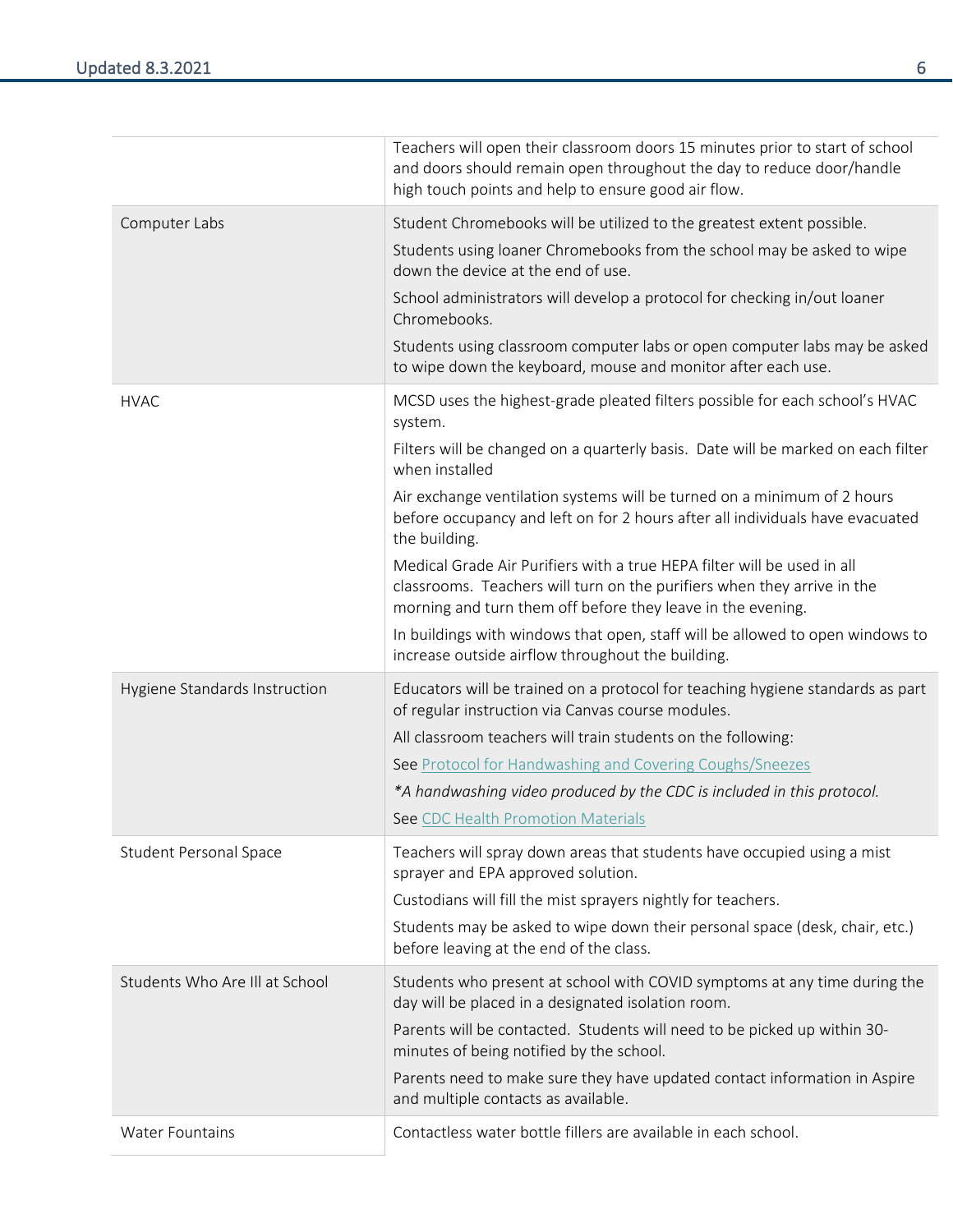Students should bring their own refillable water bottle from home. In the event a student needs a refillable water bottle, one will be provided for them. Students are expected to use re-usable water bottles and not the drinking fountain itself.

Drinking fountain 'dispensers' will be covered.

### <span id="page-6-0"></span>**School Schedules/Operations**

| <b>Item</b>                                                                | Protocol                                                                                                                                                                                                                                                                                                                                                                                                                                                                                                                                                                                                                                             |
|----------------------------------------------------------------------------|------------------------------------------------------------------------------------------------------------------------------------------------------------------------------------------------------------------------------------------------------------------------------------------------------------------------------------------------------------------------------------------------------------------------------------------------------------------------------------------------------------------------------------------------------------------------------------------------------------------------------------------------------|
| <b>Instructional Models</b>                                                | Elementary: In-Person or Fully Online<br>Those participating in the fully online option will need to declare<br>this during registration.<br>Online students must commit to a full semester at the beginning of<br>each semester.<br>Online students will be permitted to move from online to in-person<br>at any time during the semester. However, once they have moved<br>to in-person, they cannot move back to online.<br>Secondary: In-Person or Online<br>Students/Parents seeking online options are asked to contact their<br>school counselor to discuss a plan.                                                                           |
| School Beginning and Ending Times<br>Monday - Friday<br>(August 16 - 2021) | MCSD will hold an early dismissal for the first week of the school year.<br>Elementary Grades 1-6: 8:30 a.m. - 1:15 p.m.<br>Junior High School: 7:55 am. - 12:10 p.m.<br>High School: 7:50 a.m. - 12:00 p.m.                                                                                                                                                                                                                                                                                                                                                                                                                                         |
| School Beginning and Ending Times<br>(Beginning August 23 - June 2, 2022)  | Elementary Grades $1 - 6$<br>Monday, Tuesday, Thursday, Friday: 8:30 a.m. - 3:15 p.m.<br>Wednesday: 8:30 a.m. - 1:15 p.m.<br>Elementary All Day Kindergarten<br>Monday, Tuesday, Thursday, Friday: 8:30 a.m. - 3:15 p.m.<br>Wednesday: 8:30 a.m. - 1:15 p.m.<br>Elementary Kindergarten AM<br>Monday, Tuesday, Thursday, Friday: 8:30 a.m. - 11:35 a.m.<br>Wednesday: 8:30 a.m. - 10:35 a.m.<br>Elementary Kindergarten PM<br>Monday, Tuesday, Thursday, Friday: 12:26 p.m. - 3:15 p.m.<br>Wednesday: 11:15 a.m. $-$ 1:15 p.m.<br>Junior High School<br>Monday, Tuesday, Thursday, Friday: 7:55 a.m. - 2:40 p.m.<br>Wednesday: 7:55 a.m. - 1:50 p.m. |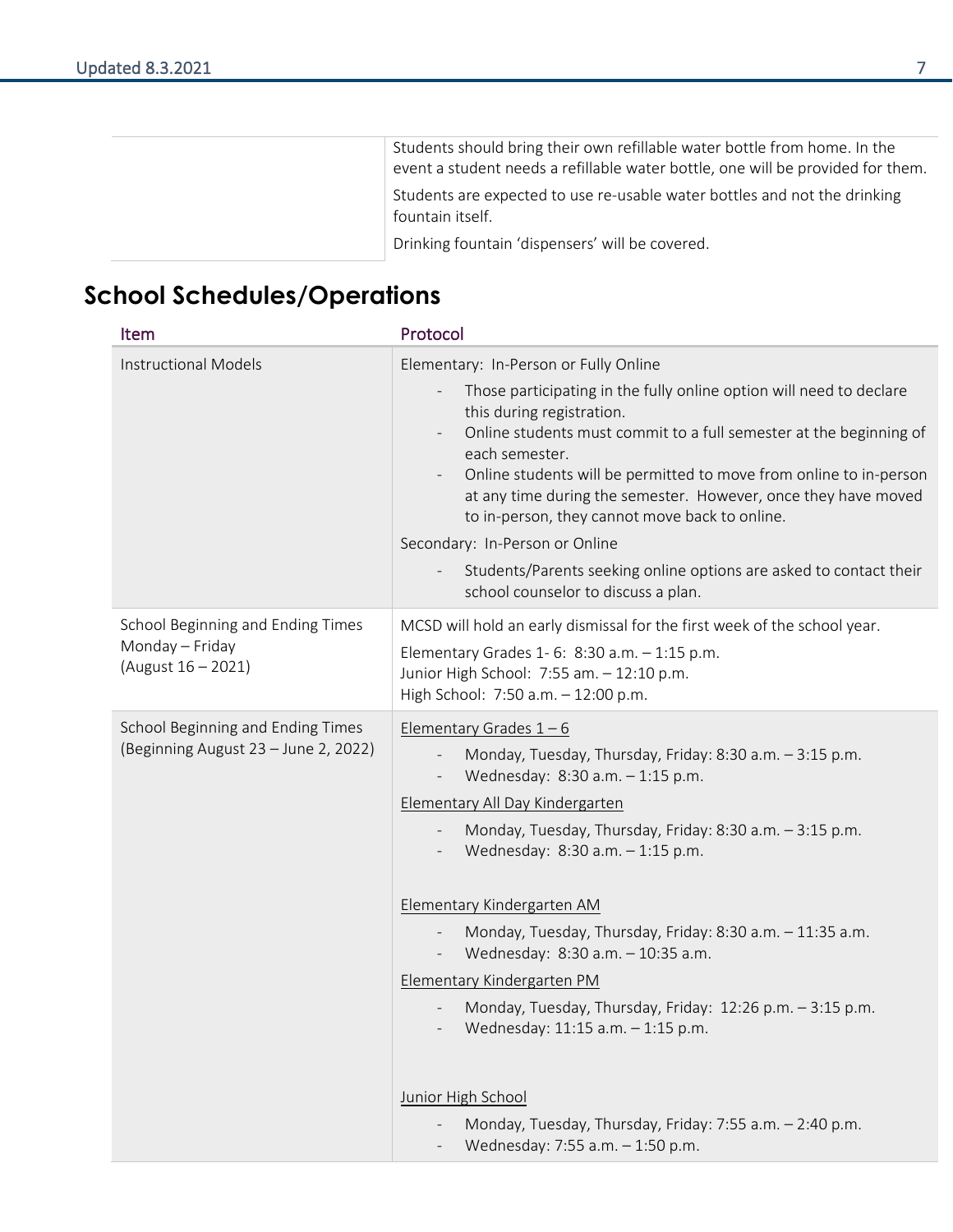|                                                         | High School<br>Monday, Tuesday, Thursday, Friday: 7:50 a.m. - 2:30 p.m.<br>Wednesday: 7:50 a.m. - 2:00 p.m.                                                                                                                                                                                                                                                                                                                                                                                                                                                                                             |
|---------------------------------------------------------|---------------------------------------------------------------------------------------------------------------------------------------------------------------------------------------------------------------------------------------------------------------------------------------------------------------------------------------------------------------------------------------------------------------------------------------------------------------------------------------------------------------------------------------------------------------------------------------------------------|
| Guidelines for Students                                 | Remain engaged in your learning.<br>Wash your hands frequently for at least 20 seconds and avoid touching your<br>face.<br>Sit in assigned seats in classrooms, during activates/assemblies/field trips,<br>and on the bus.<br>When attending activities and athletic events, adhering to approved safety<br>measures in place at the time.<br>Bring a personal water bottle to school each day; one will be provided to<br>each student who needs one.                                                                                                                                                 |
| <b>Guidelines for Parents</b>                           | Monitor your child each morning for symptoms and do not send them to<br>school if they exhibit any of the following:<br>- Fever greater than 100.4 degrees<br>- Persistent cough, shortness of breath, or difficulty breathing<br>- Chills or muscle aches<br>- Sore throat<br>- New loss of taste or smell<br>Reinforce the expectation for frequent hand washing.                                                                                                                                                                                                                                     |
| Assemblies                                              | Assemblies will be permitted.<br>When possible, seating charts will be kept.<br>Participants will be asked to follow any protocols set forth by the district<br>and/or health department at the time of the assembly.                                                                                                                                                                                                                                                                                                                                                                                   |
| Athletics/Activities<br>For all UHSAA Sanctioned Events | MCSD will follow the guidance and requirements outlined by Utah High<br>School Activities Association.                                                                                                                                                                                                                                                                                                                                                                                                                                                                                                  |
| <b>Adult Education</b>                                  | MCSD will continue to operate adult education under the established<br>partnership with the Granite School District.                                                                                                                                                                                                                                                                                                                                                                                                                                                                                    |
| Attendance                                              | MCSD Board Policy PS 401 - Attendance<br>In-Person Students: Attendance will be taken daily and entered into ASPIRE.<br>Online Students: Students enrolled in an online course through the school or<br>through a nontraditional program must log in to the course website each<br>day at the elementary level and at least once every five (5) school days at<br>the secondary level until the course is completed. Elementary students will<br>be assessed an absence for each day they do not login. Secondary students<br>who do not login during a five-day period will be assessed five absences. |
| Attendance Recognition                                  | Schools will not be incentivizing and/or recognizing perfect attendance.<br>Teachers will not provide 'participation points' as a means of grading.                                                                                                                                                                                                                                                                                                                                                                                                                                                     |
| Back to School Nights                                   | Back-to-School nights will be permitted.                                                                                                                                                                                                                                                                                                                                                                                                                                                                                                                                                                |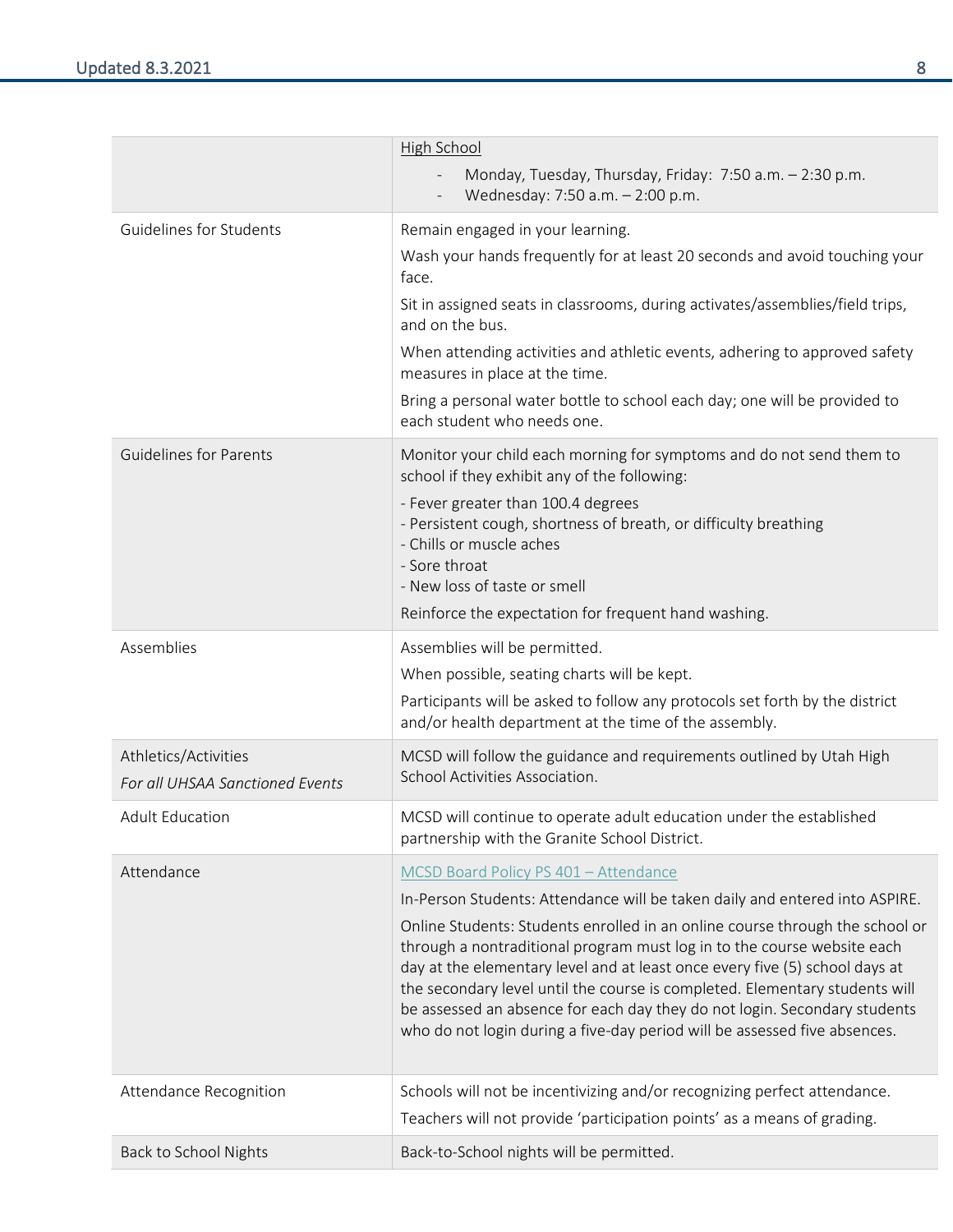|                                                    | Participants will be asked to follow any protocols set forth by the district<br>and/or health department at the time of the event.                                                                                                                                                                        |
|----------------------------------------------------|-----------------------------------------------------------------------------------------------------------------------------------------------------------------------------------------------------------------------------------------------------------------------------------------------------------|
| Citizenship (MHS)                                  | Regular citizenship policies will apply.                                                                                                                                                                                                                                                                  |
| Community Education/MCE Dance<br>Classes           | Community Education and MCE Dance classes will be held.<br>Participants will be asked to follow any protocols set forth by the district<br>and/or health department at the time of the class.                                                                                                             |
| District Media Center                              | The District Media Center will be open.<br>Those using the district media center will be expected to sanitize any<br>equipment that is used.                                                                                                                                                              |
| <b>Drivers Education</b><br>Range and Road Driving | Wash or sanitize hands before entering the vehicle and after leaving the<br>vehicle.<br>Where possible, share student and parent documents electronically; avoid<br>handling and sharing paperwork.                                                                                                       |
| <b>Family Nights</b>                               | Family nights will be permitted.<br>Participants will be asked to follow any protocols set forth by the district<br>and/or health department at the time of the event.                                                                                                                                    |
| <b>Field Trips</b>                                 | Field trips will be permitted. Rolls/seating charts should be kept to allow for<br>contact tracing as needed.<br>Participants will be asked to follow any protocols set forth by the district<br>and/or health department at the time of the trip.                                                        |
| Grading                                            | Normal grading procedures will apply.<br>In the event the school/district moves to remote learning, a modified<br>grading schedule may be distributed to parents/students (based on the<br>length of remote learning) - this DOES NOT apply to those who are<br>participating in the digital only option. |
| Halloween Parades (Elementary)                     | This will be reevaluated on October 1, 2021, and a decision made based on<br>health conditions at the time. A decision will be communicated to parents<br>and students on October 4, 2021.                                                                                                                |
| Kennecott Nature Center                            | The Kennecott Nature Center will be open.<br>Participants will be asked to follow any protocols set forth by the district<br>and/or health department when visiting the nature center.                                                                                                                    |
| Lockers                                            | Use of lockers will be under the direction of the school administrator.                                                                                                                                                                                                                                   |
| Meal Service (breakfast/lunch)                     | All meals will be free for the 2021-2022 school year.<br>Where possible, staggered lunch service as determined by the school.                                                                                                                                                                             |
| Outside Food/Drink                                 | No outside food or drink is to be brought into the classroom by<br>students/parents; this includes birthday or special recognition treats.<br>Students are allowed to bring home lunch for consumption at school.                                                                                         |
| Performances                                       | Performances are permitted.                                                                                                                                                                                                                                                                               |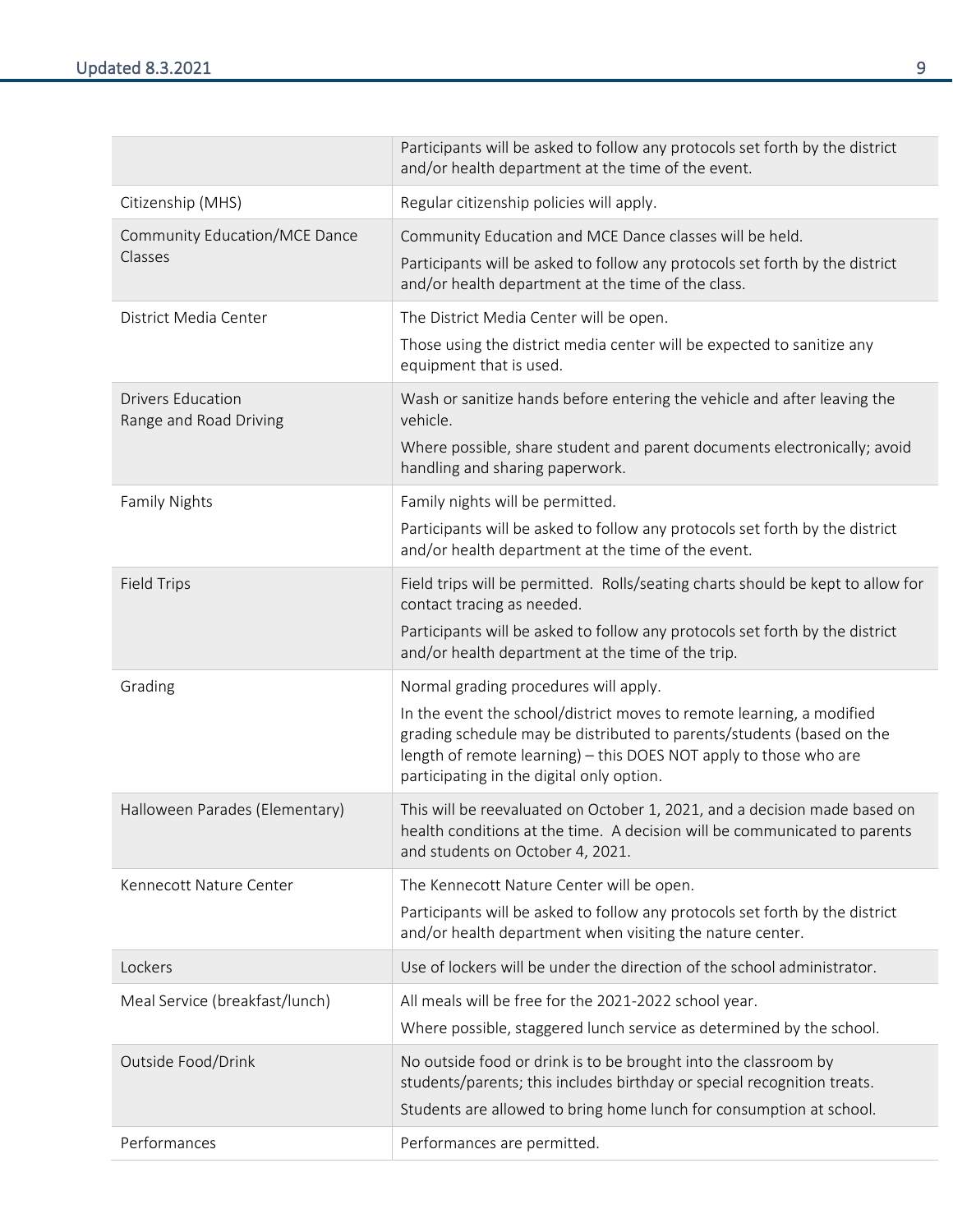|                                                         | Participants will be asked to follow any protocols set for by the district<br>and/or health department at the time of the event.                |
|---------------------------------------------------------|-------------------------------------------------------------------------------------------------------------------------------------------------|
| Pre-Service Teacher Observations                        | Pre-Service Teacher Observations will be permitted.                                                                                             |
|                                                         | Participants will be asked to follow any protocols set forth by the district<br>and/or health department at the time of the observation.        |
| Recess (Elementary)                                     | Elementary students will have recess.                                                                                                           |
|                                                         | See Physical break and recess guidance                                                                                                          |
| Research Requests                                       | Research requests will be permitted.                                                                                                            |
|                                                         | Participants will be asked to follow any protocols set forth by the district<br>and/or health department at the time of the request.            |
| PTA Meetings                                            | PTA meetings in the school are permitted.                                                                                                       |
|                                                         | Participants will be asked to follow any protocols set forth by the district<br>and/or health department at the time of the meeting.            |
| <b>School Community Council Meetings</b>                | School Community Council meetings in the school are permitted.                                                                                  |
|                                                         | Participants will be asked to follow any protocols set forth by the district<br>and/or health department at the time of the meeting.            |
| Spartan Station Daycare                                 | Will follow all SLCO Heath Regulations and Guidelines for Preschools.                                                                           |
|                                                         | Teachers will teach and reinforce handwashing and covering<br>sneezes/coughs.                                                                   |
| <b>Student Activities/Meetings</b>                      | Student activities/meetings are permitted.                                                                                                      |
|                                                         | A roll of all students participating must be kept supporting contact tracing if<br>necessary.                                                   |
| <b>Student Teachers</b>                                 | Student teachers are permitted.                                                                                                                 |
|                                                         | Participants will be asked to follow any protocols set forth by the district<br>and/or health department during their time in the school.       |
| Travel                                                  | Travel (student and employee) is permitted.                                                                                                     |
|                                                         | Participants will be asked to follow any protocols set forth by the district<br>and/or health department at the time of their travel.           |
| Volunteers and Visitors (Including<br>Guest Presenters) | Volunteers and Visitors will be permitted.                                                                                                      |
|                                                         | It is recommended that volunteers and visitors wear masks when in the<br>building.                                                              |
|                                                         | Volunteers and Visitors will be asked to follow any protocols set forth by the<br>district and/or health department at the time of their visit. |
|                                                         | In the event of an outbreak at a school or in the community, volunteers and<br>visitors may be limited.                                         |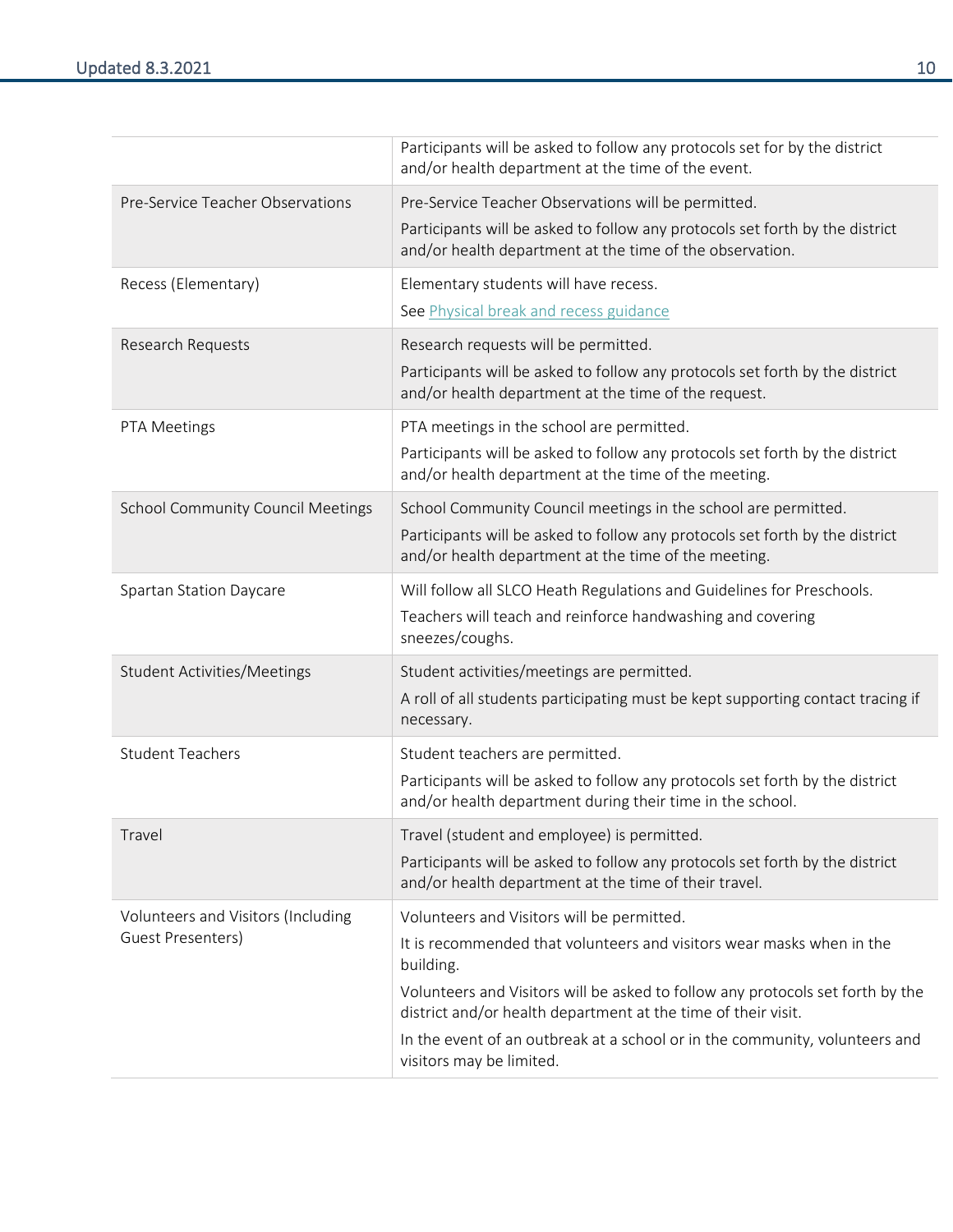## <span id="page-10-0"></span>**Monitoring for Incidences**

| Item                                                                                                                                                                               | Protocol                                                                                                                                                                                                                                                                                                                                                                                                |
|------------------------------------------------------------------------------------------------------------------------------------------------------------------------------------|---------------------------------------------------------------------------------------------------------------------------------------------------------------------------------------------------------------------------------------------------------------------------------------------------------------------------------------------------------------------------------------------------------|
| Develop administrator/teacher/staff<br>education and training on your LEA's<br>protocol for symptom monitoring                                                                     | MCSD uses the Utah School Nurse Association (USNA) protocol for symptom<br>monitoring as contained in the following document.<br>See Protocol for Symptom Monitoring                                                                                                                                                                                                                                    |
| Establish a plan to assist families in<br>conducting symptom checking at<br>home                                                                                                   | Symptoms of Coronavirus (COVID-19) will be provided to parents.<br>See Symptoms of Coronavirus - English<br>See Symptoms of Coronavirus - Spanish<br>See Protocol for Parents - Symptom Checking at Home                                                                                                                                                                                                |
| Educate and promote to<br>staff/students: "If you feel sick; stay<br>home"                                                                                                         | Promote CDC guidance on "If you feel sick; stay home"                                                                                                                                                                                                                                                                                                                                                   |
| Do not allow symptomatic people to<br>physically return to school until they<br>meet state or local health department<br>criteria to do so or are cleared by a<br>medical provider | Anyone who tests positive for COVID-19 will not be permitted at school or<br>any school activities during their isolation period (10 days) - regardless of<br>vaccination status.                                                                                                                                                                                                                       |
| Communicate health and safety<br>issues transparently, while protecting<br>the privacy of students and families                                                                    | Only essential personnel (school administrators, school nurse, and Human<br>Resources) will be routinely notified of the names of positive cases.<br>Other identifiable information (e.g. name, class, grade, school) will only be<br>shared as needed for contract tracing and prevention purposes.<br>Names of individuals testing positive for COVID will not be shared with our<br>school families. |

### <span id="page-10-1"></span>**Containing Potential Outbreaks**

| <b>Item</b>                                                         | Protocol                                                                                                                                                                                                                                                                     |
|---------------------------------------------------------------------|------------------------------------------------------------------------------------------------------------------------------------------------------------------------------------------------------------------------------------------------------------------------------|
| Establish school outbreak thresholds<br>and test to stay procedures | SB 107 requires schools to do a Test to Stay event when:<br>Schools with 1,500 or more students have 2% of their students test<br>$\overline{\phantom{a}}$<br>positive for COVID-19<br>Schools with fewer than 1,500 students have 30 students test<br>positive for COVID-19 |
|                                                                     | When these thresholds are met, students must be tested to remain at the<br>school for their learning and extracurricular activities - unless they have<br>been immunized or have had a confirmed case of COVID-19 in the previous<br>90 days.                                |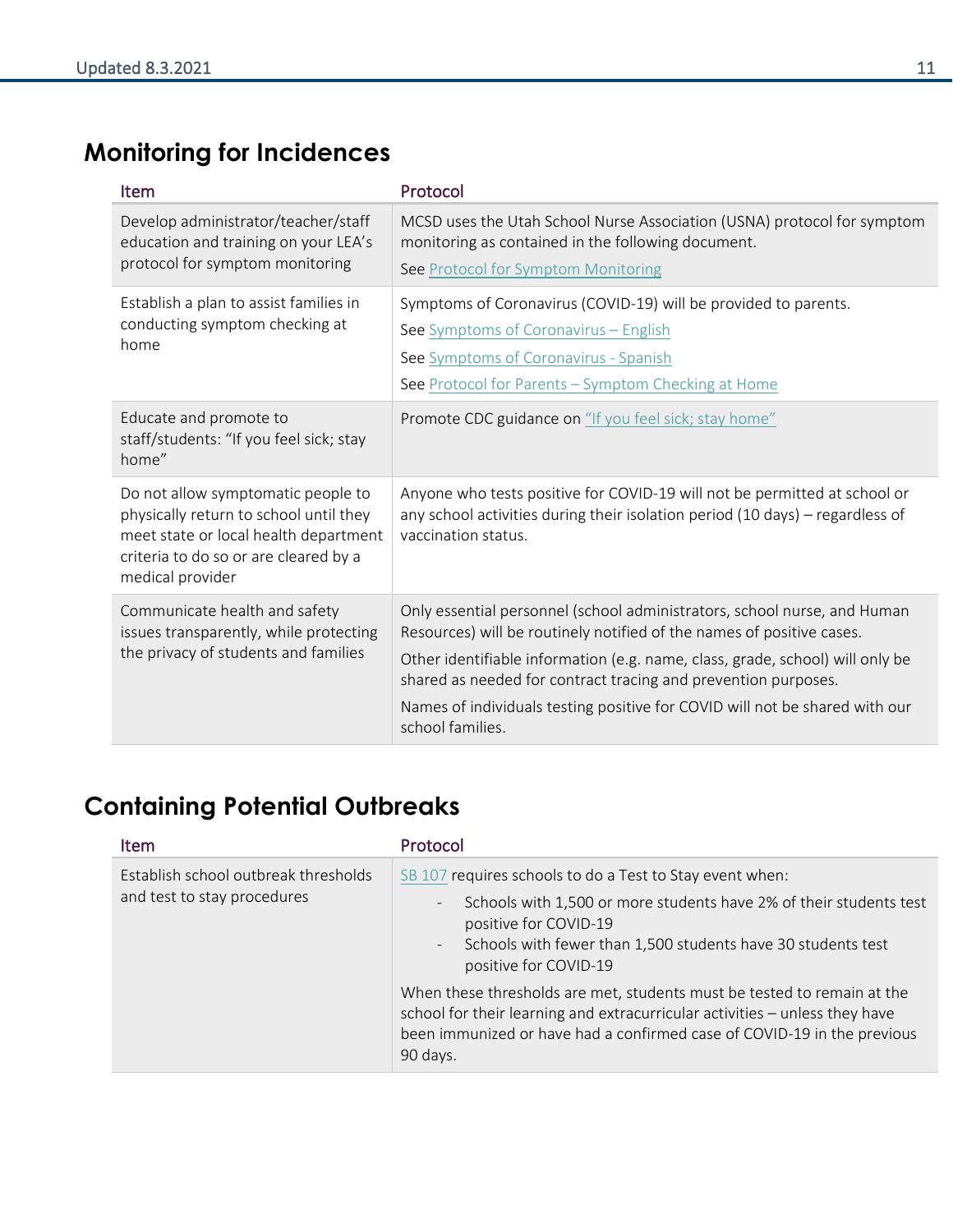### <span id="page-11-0"></span>**Quarantine/Isolation Protocol**

| <b>Item</b>                                                                                                                                                                                                                                                 | Protocol                                                                                                                                                                                                                                                                                                                                                                                                                                                                                                                                                                                                                                                                                                                                               |
|-------------------------------------------------------------------------------------------------------------------------------------------------------------------------------------------------------------------------------------------------------------|--------------------------------------------------------------------------------------------------------------------------------------------------------------------------------------------------------------------------------------------------------------------------------------------------------------------------------------------------------------------------------------------------------------------------------------------------------------------------------------------------------------------------------------------------------------------------------------------------------------------------------------------------------------------------------------------------------------------------------------------------------|
| Quarantining exposed students                                                                                                                                                                                                                               | Quarantine decisions will be made by the Health Department.<br>Parents/guardians will be contacted by public health if they spent more than<br>15 minutes closer than six feet to someone who has tested positive for<br>COVID-19. The notice will recommend that these exposed students remain<br>at home for up to 10 days, unless they:<br>choose to wear a face mask at school for 10 days after the exposure, or<br>$\bullet$<br>are immunized, or<br>$\bullet$<br>have had a confirmed case of COVID-19 in the past 90 days.<br>$\bullet$<br>All exposed individuals can choose to test out of masking or quarantining on                                                                                                                        |
| Designate isolation rooms at each<br>school to temporarily house students<br>who are waiting to be picked up<br>(students will need to be picked up<br>within 30 minutes of notification by<br>the school)                                                  | day 7.<br>Murray High School: Visiting Athletic Team Room<br>Hillcrest Junior High: Room #131<br>Riverview Junior High: Health Room in Front Office<br>Grant Elementary: Sick Room #2<br>Horizon Elementary: Stage area in gym with curtains drawn<br>Liberty Elementary: Supply Room<br>Longview Elementary: Sick Room<br>McMillan Elementary: Workspace 2<br>Parkside Elementary: Room #40<br>Viewmont Elementary: Room #34                                                                                                                                                                                                                                                                                                                          |
| Limit the number of students in the<br>office or health room by managing<br>minor injuries and first aid in the<br>classrooms.<br>Provide information to school<br>administrators and secretaries related<br>to students who are referred to the<br>office. | School nurses will provide extra Band-Aids for minor injuries to be taken care<br>of in the classroom.<br>Gloves will be available for each classroom.<br>Ice packs should not be distributed to students unless there is a visible<br>injury.<br>Teachers, paraeducators and recess aides will follow the Utah School Nurses<br>Association (USNA) Teacher Flowchart outlining what items should be<br>treated in the classroom and/or on the playground in order to decrease<br>health office congestion and prevent potential exposure to infectious<br>disease.<br>See USNA Teacher Flowchart<br>Secretaries should follow the health room protocol as outlined.<br>See Health Room Protocol<br>See Asthma Care at School - Post COVID-19 Outbreak |
| Each school will designate the<br>following: (1) a general waiting area<br>for students presenting with<br>unscheduled needs; (2) a well student<br>area for students presenting with<br>scheduled medical needs; and (3) an                                | Murray High School<br>General waiting area: Main Office Waiting Area<br>Well student area: Attendance Office Sick Room<br>Isolation area: Visiting Athletic Team Room                                                                                                                                                                                                                                                                                                                                                                                                                                                                                                                                                                                  |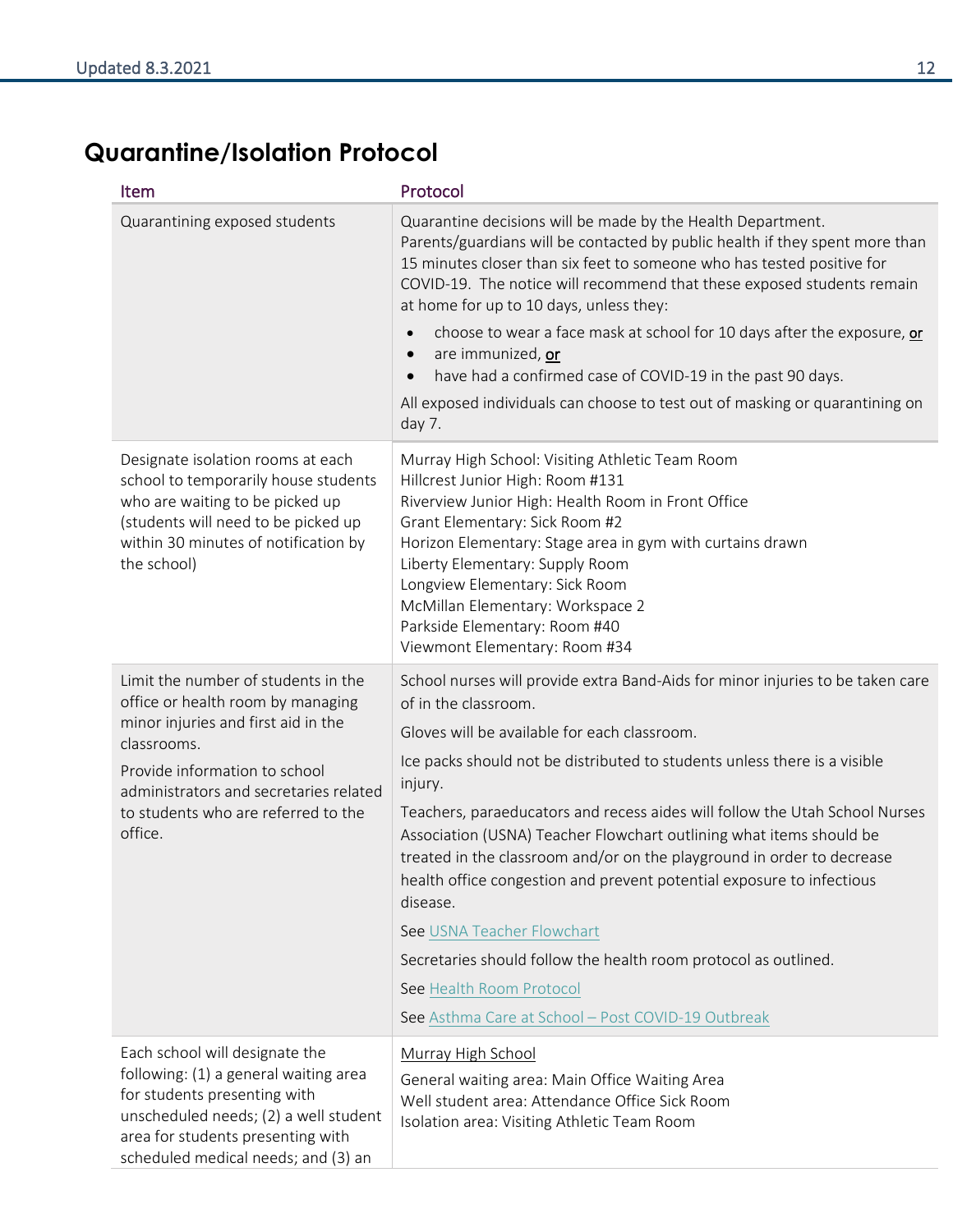| isolation area for students presenting<br>with COVID-19 symptoms | Hillcrest Junior High                                                                                                                                              |
|------------------------------------------------------------------|--------------------------------------------------------------------------------------------------------------------------------------------------------------------|
|                                                                  | General waiting area: Office Sick Room<br>Well student area: Office Conference Room<br>Isolation area: Room #131                                                   |
|                                                                  | <b>Riverview Junior High</b>                                                                                                                                       |
|                                                                  | General waiting area: Counseling Office and Front Office<br>Well student area: Counseling Office and Nurses Station<br>Isolation area: Health Room in Front Office |
|                                                                  | <b>Grant Elementary</b>                                                                                                                                            |
|                                                                  | General waiting area: Sick Room #1<br>Well student area: Room #19<br>Isolation area: Sick Room #2                                                                  |
|                                                                  | <b>Horizon Elementary</b>                                                                                                                                          |
|                                                                  | General waiting area: Front Office/Sick Room<br>Well student area: Front Office/Sick Room<br>Isolation area: Stage area in gym with curtains drawn                 |
|                                                                  | Liberty Elementary                                                                                                                                                 |
|                                                                  | General waiting area: Main Office<br>Well student area: Office Copy Room<br>Isolation area: Supply Room                                                            |
|                                                                  | Longview Elementary                                                                                                                                                |
|                                                                  | General waiting area: Main Office<br>Well student area:<br>Isolation area: Room #10 (small office inside)                                                          |
|                                                                  | <b>McMillan Elementary</b>                                                                                                                                         |
|                                                                  | General waiting area: Nurses room<br>Well student area: Nurses room<br>Isolation area: Workspace 2                                                                 |
|                                                                  | Parkside Elementary                                                                                                                                                |
|                                                                  | General waiting area: Sickroom in Office<br>Well student area: Office<br>Isolation area: Room #40                                                                  |
|                                                                  | <b>Viewmont Elementary</b>                                                                                                                                         |
|                                                                  | General waiting area: Chairs Outside of Main Office (Room #32)<br>Well student area: Room #32<br>Isolation area: Room #34                                          |
|                                                                  | * These areas are subject to change based on circumstances<br>and needs of the school                                                                              |